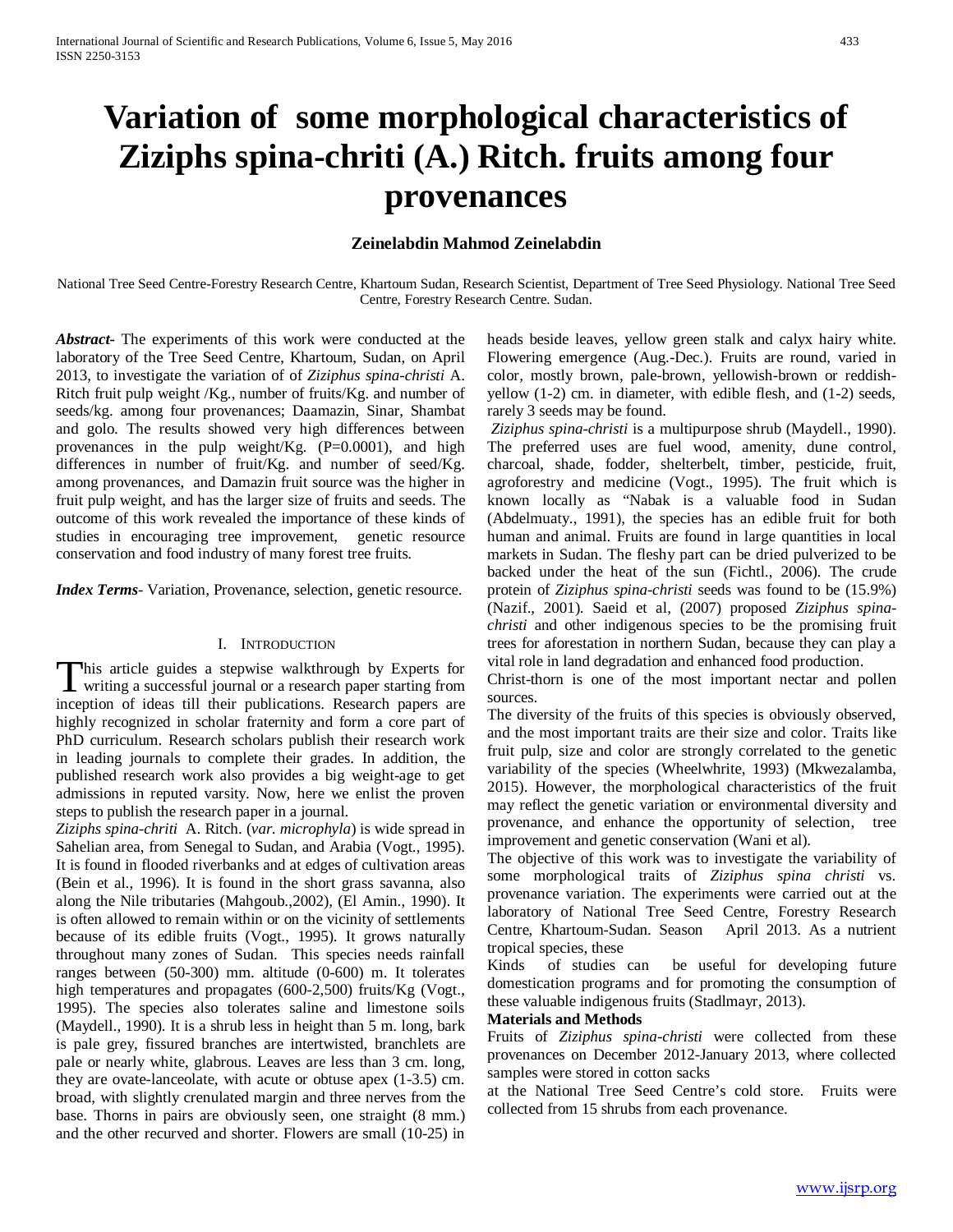| <b>Provenance</b> | <b>Rainfall</b>  | Latitude            | Longitude                     |
|-------------------|------------------|---------------------|-------------------------------|
| Damazin,          | $600$ mm         | $11^{\circ}$<br>53' | 34° 19' E                     |
| Nile<br>Blue      |                  | N                   |                               |
| <b>State</b>      |                  |                     |                               |
| Sinar, Sinar      | 450-600          | $13^{\circ}$<br>33' | $33^{\circ}$ 35' E            |
| State             | mm               | N                   |                               |
| Shambat,          | $150 \text{ mm}$ | $15^\circ$<br>40'   | $32^{\circ} 32'$ E            |
| Khartoum          |                  | N                   |                               |
| Stae              |                  |                     |                               |
| Golo, North       | 75-150           | $13^{\circ}$<br>37' | $\overline{25}^{\circ}$ 21' E |
| Darfur State      | mm               | N                   |                               |

# **Fruit pulp weights/Kg**

Hundred fruits were drawn randomly from each sample lot. The fruit fleshes were extracted by hitting the fruits gently and weighed per Kilogram to compare between the four provenance fruit pulp weights.

# **Number of fruits/Kg**

Eight random replicates each contains 100 fruits of *Ziziphus spina-christi* from each provenance sample lot were counted. Each replicate was weighed separately using a sensitive electric balance. The mean weight of each eight replicates was calculated to find the mean weight of 1000 fruits. Then the number of fruits/Kg was found according to the following equation:-

Number of fruits/Kg =  $\frac{1000 \times 1000}{x}$ 

Mean Wt. of 1000 fruits

### **Number of seeds/Kg**

Number of seeds/Kg was calculated using the same steps used with the number of fruits/ Kg.

# **Data analysis**

JMP statistic package from SAS was used to analyze the results, analysis of variance (ANOVA) was done to find the significance of the variation of fruit pulp weight and number of fruits/Kilogram, Means comparison were made using Tukey-Kramer's analysis procedure.

# **Results and Discussion General morphological observations Fruit color**

The basic color of *Ziziphus spina-christi* fruits of the four provenances was brown, but there was variation in the color strength between these provenances, and to some extent, interference of pale reddishness may be observed. Damazin fruit source was dark brown, while Sinar and Shambat fruit sources were light brown and Golo fruit source was in between of dark and light brown. However, Bums and Dalen. 2002, reported that ecological and evolutionary processes responsible for fruit color remain elusive.

#### **The pulp weight /Kg.**

Fruit pulp weight/Kg. showed very high significant differences between the four provenance fruit sources (P=0.0001), and Damazin fruit pulp was the highest weight, whereas Sinar, Shambat and Golo sources were the same. This indicated that Damazin soil nutrients and rain fall amounts are the best, or may affected by the stronger genetic factors. Khurana and Singh, 2001, reported that seed traits of several tree species varied among provenances. Kumar et al, 2015 found that environment materials and genetic factors as well have their effects on fruit contents of natural forests. The higher pulp weight and quality reflects as well the higher seed quality because the larger size of seeds is expected to be found according to the large fruit size. Also the higher fruit size reveals the higher seed characters and biochemical constituents ( Kumar et al, 2015).

However, the good fruit quality is industrially desirable ( Kumar et al, 2015).

to enhance the efforts of some nutritional sectors to produce biscuits of "Nabak"

*Ziziphs spp*., specially for the marginal poor communities.

| <b>Provenance</b> | Mean pulp Wt. g/100 fruits |
|-------------------|----------------------------|
| Damazin           | 530.8 a                    |
| Sinar             | 374.3 ab                   |
| Shambat           | 371.6 ab                   |
| Golo              | 379.3 ab                   |
|                   | $P=0.0001$ S.E. $\pm 4.97$ |

# **Table 1: The pulp weight g/100 fruits**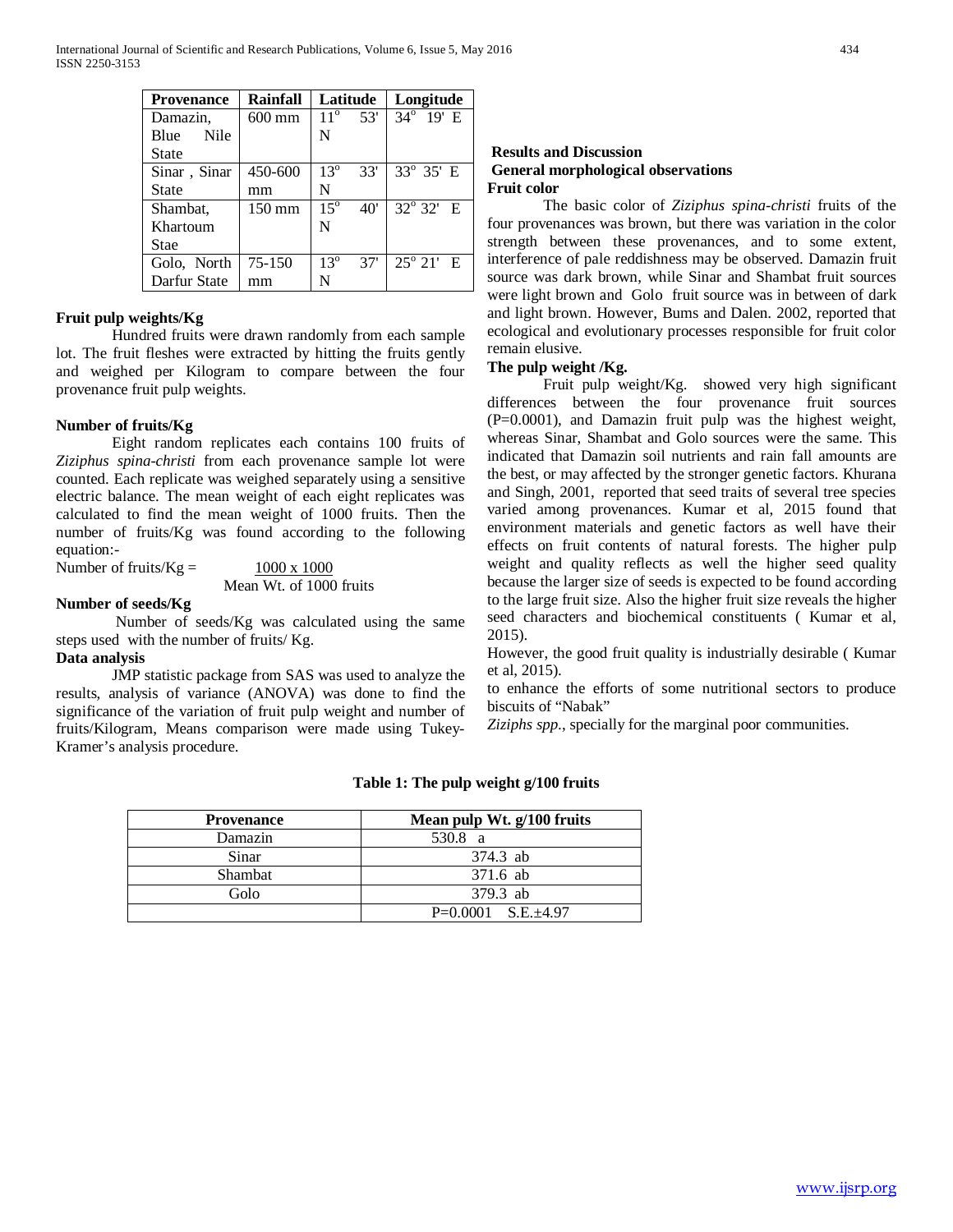

# **Figure 1: Mean of pulp weight/Kg.**

#### **Number of fruits/Kg**

Number of fruits/Kg. was varied and the highest mean number of fruit/Kg. indicates that the smallest fruit size was found in that source, and the smallest seed size may reflect poor seed quality. The results showed high significant differences among the four provenances  $(P=0.001)$ , Sinar source was the highest number and Damazin source was the lowest, this indicated the big fruit size of Damazin. Shambat and Golo sources are likely to be the same. The estimated number of fruits/Kg. for *Ziziphus spina-christi* ranges between (600-2,500) (Vogt., 1995). This depends on many biological and ecological factors, which induce the species to resist the adverse conditions of the provenance, and/or depends on the genetic influence of the species, (Idah et al, 2015) reported that fruit shape, size and number has strong correlation with the genetic resources and environment.

#### **Number of seeds/Kg.**

There were high significant differences between the four seed sources in the number of seeds/Kg.  $(P=0.001)$ . Sinar was the highest number Golo and Shambat were the same and Damazin was the lowest number. Mahgoub, (2002), obtained (3090) seeds of *Ziziphus spina-christi* seeds per kilogram, and this confirmed the variation that found in the seed size as well as fruit size of the species. The relationship between number of seeds/Kg. and number of fruits/Kg. reveals the quality or the unquality of the seed source; the table below contains the both results for comparing the means of the both numbers of each provenance. However, the natural tropical tree populations have the higher seed and fruit quality, and *Ziziphs spina-christi* var. *microphyla* is usually grows naturally in Sudan, and this may enhance the opportunity of selection and conservation of its genotypes. As a promising future food for the poor communities, the species has been now planted in limited areas as an origin for grafting with other exotic *Ziziphus* species of Iranian and Indian origins. The number of fruits per tree and the fruit quality has to be the target for planters to select elite trees, and research has to encourage the efforts of tree improvement and conservation of genetic resources of this species.

| <b>Provenance</b> | Number of fruits/Kg.       | Number of seeds/kg.        |
|-------------------|----------------------------|----------------------------|
| Damazin           | 966c                       | 2383 b                     |
| Sinar             | 1359.5 a                   | 2242 c                     |
| Shambat           | 1155.5 b                   | 2368 b                     |
| Golo              | 1111                       | 3580 a                     |
|                   | $P=0.001$ S.E. $\pm 22.30$ | $P=0.001$ S.E. $\pm$ 96.88 |

**Table 2: Number of fruits/Kg and seeds/Kg**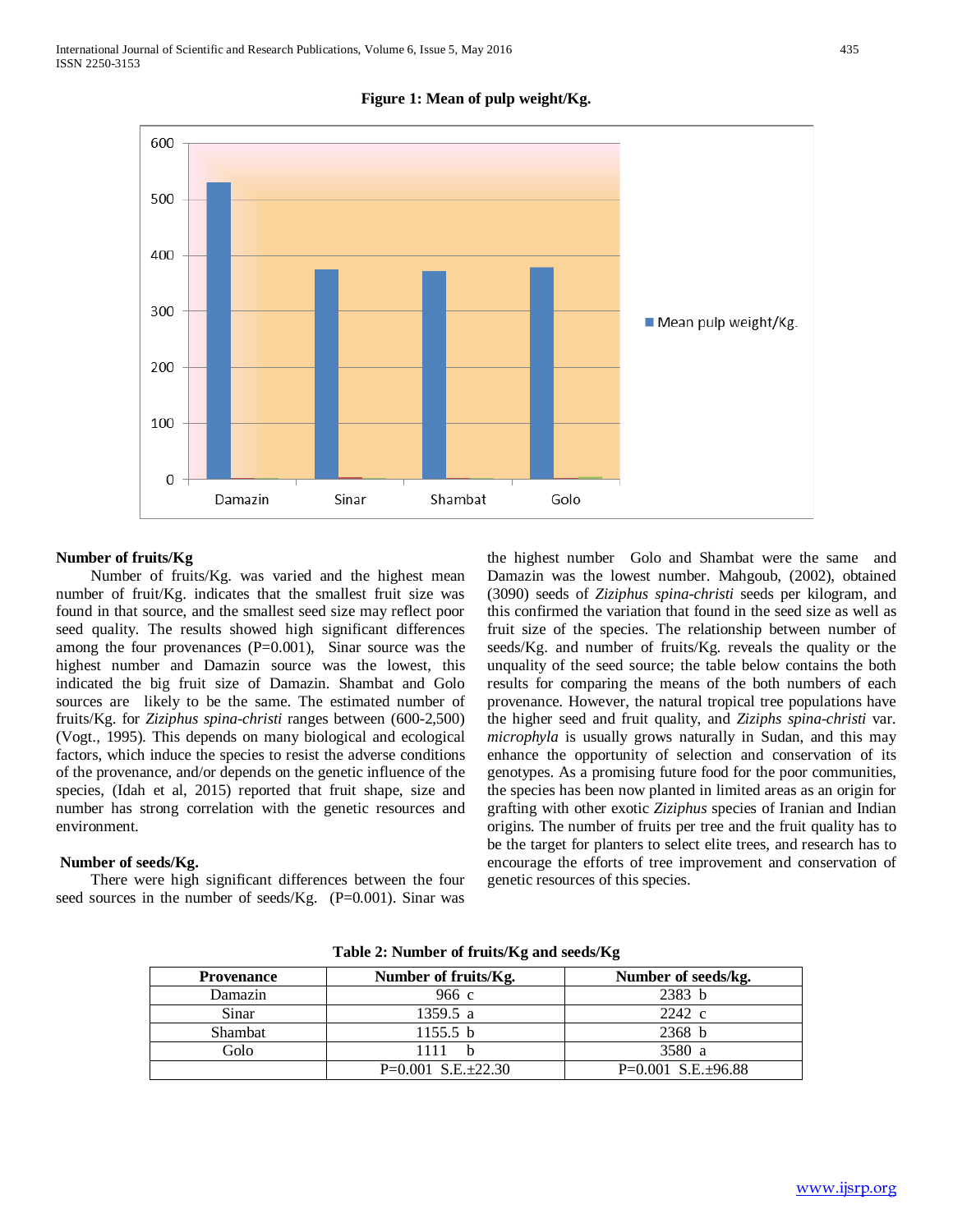

**Figure 2: Number of fruits/Kg. and number of seeds/Kg.**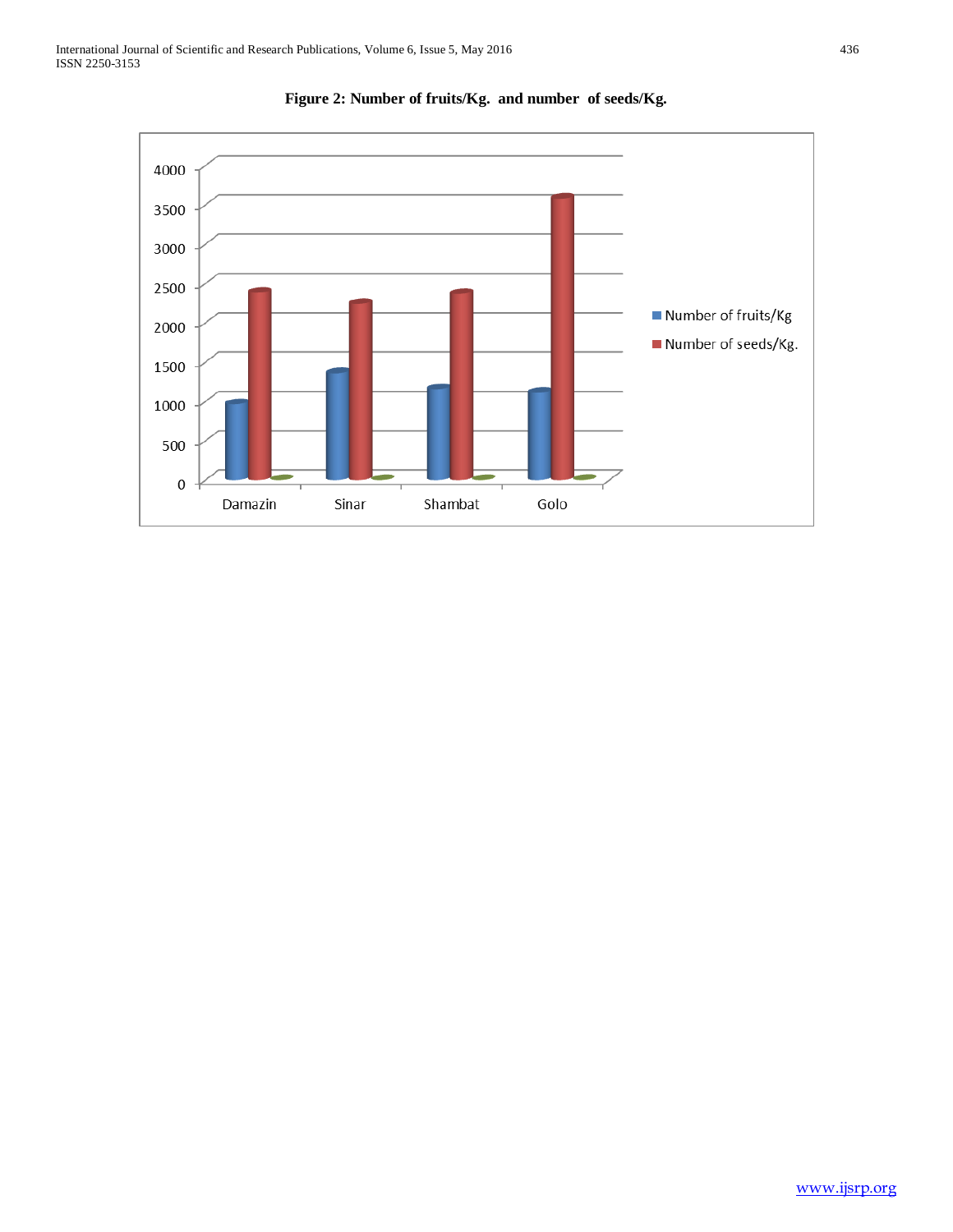# Figure 3: Variation in colors of fruit sources



a. Shambat fruit source



b. Damazin fruit source



Sinar fruit source



d. Golo fruit source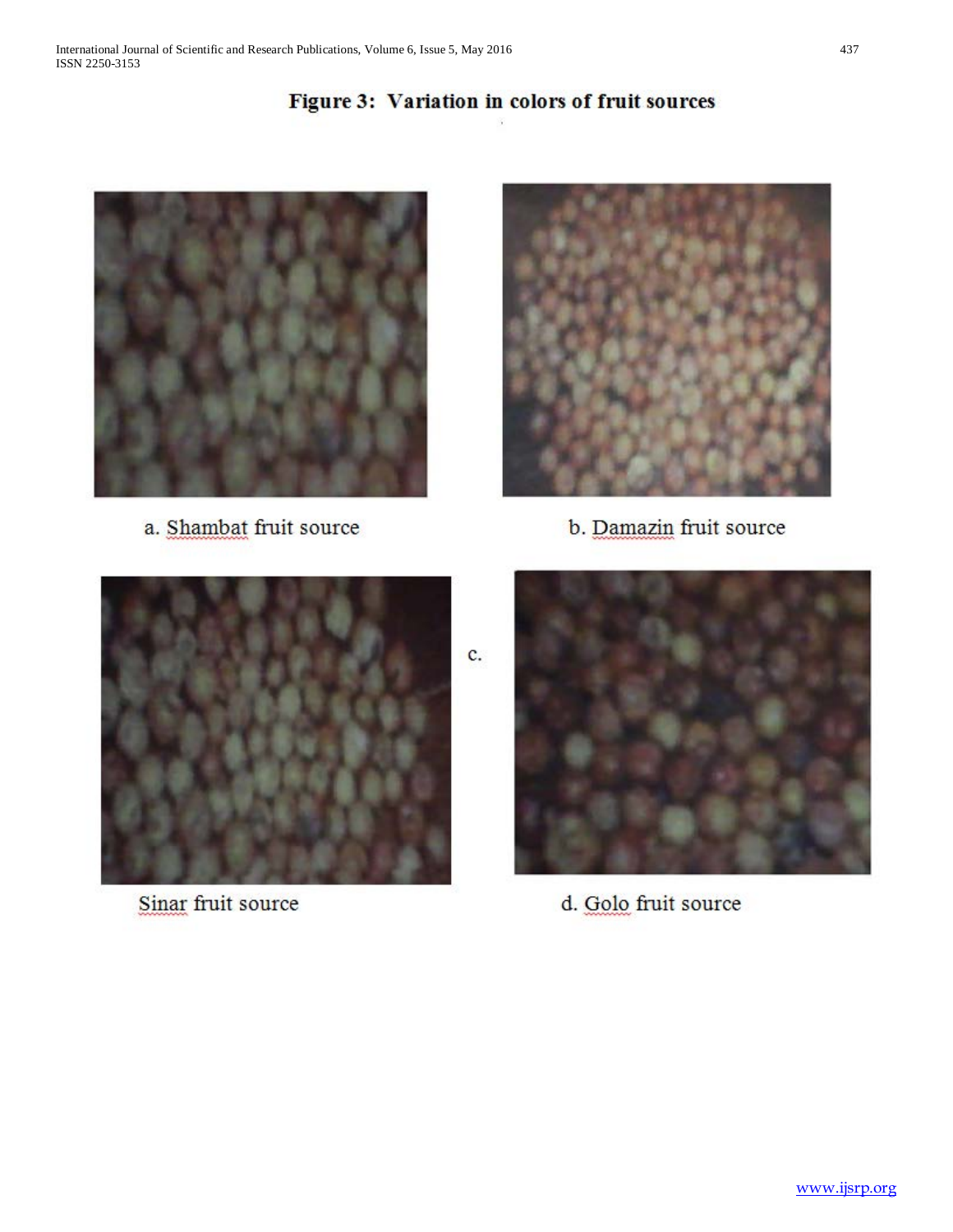







Figure 4: Differences in fruit size of the same source